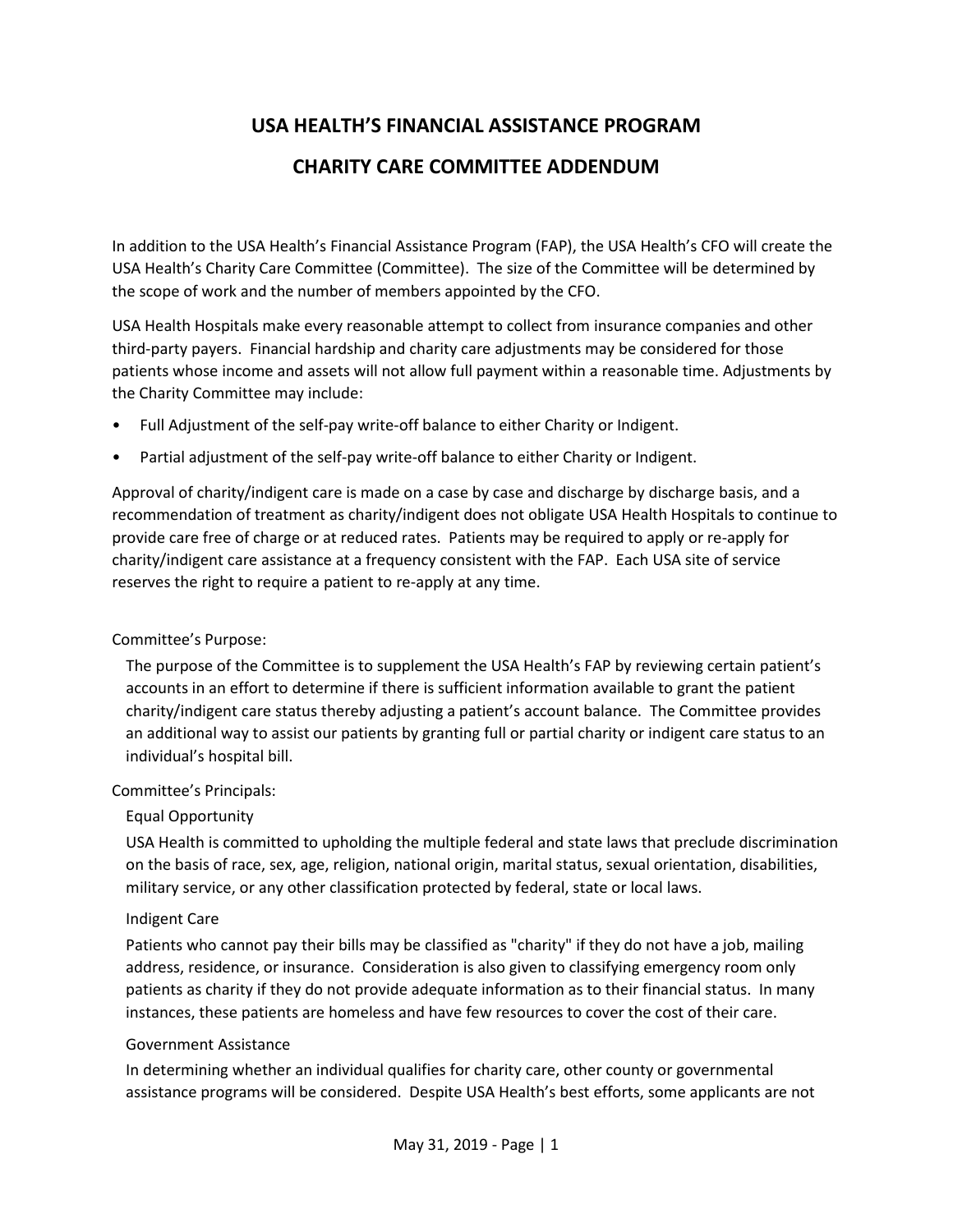aware that they may be eligible for public health insurance programs or have not pursued our FAP application. USA Health's staff will help the individual determine eligibility for governmental or other assistance, as appropriate. Persons who are eligible for programs (such as State-sponsored Medicaid) but who were not covered at the time that medical services were provided may be granted financial assistance, provided that the patient completes an application for government assistance. To obtain coverage by governmental authorities (such as Alabama Medicaid) for assistance during part of the patient stay or pre or post stay coverage requires diligent effort and may be used as proof of qualification for USA Health Charity/Indigent Care classification.

#### Collection Activity

USA Health believes in personal responsibility and expect that when notified that USA Health has a FAP to assist the patient, the patient or their representative will make reasonable efforts to take advantage of that financial assistance. USA Health recognizes that this expectation may in reality not be the case and a patient that might be eligible under the USA Health's FAP but may not have followed through or applied. Thus collection activity may have proceeded based on a USA Health's Collection Policy. If a collection agency identifies a patient as likely meeting USA Health's financial assistance eligibility under its FAP, the patient's account may be still considered for financial assistance. The Collection Agency should notify the USA Health Business Office and upon approval from the Business Office, collection activity will be suspended on these accounts until USA Health has reviewed the patient's account and attempted to make a determination under the FAP. If the entire account balance is adjusted, the account will be returned to USA Health. If a partial adjustment occurs, the patient fails to cooperate with the financial assistance process, or if the patient is not eligible for financial assistance, collection activity will resume.

#### Committee's Procedure:

The Committee will review patient accounts for the period in which they have been written off and prior to them having been reported on the Hospital's Medicare Cost Report to determine:

- $\triangleright$  If sufficient documentation exist to substantiate a patient's inability to pay for hospital care, if so, full or partial assistance maybe granted.
- $\triangleright$  If there is documentation that the patient or their representative has requested Financial Assistance. If such evidence of a request exists, the Committee will review the denial to determine if events and circumstances arising after the denial would alter the decision. If the Committee determines that a change in circumstances has occurred or if more information is available subsequent to a denial, full or partial assistance maybe granted.
- $\triangleright$  Patient was previously or subsequently approved for Medicaid. If this coverage exists, full or partial assistance maybe granted.
- $\triangleright$  Review will be made to determine if the patient is unemployed or homeless. Statements collected during contacts with relatives and/or associates maybe used to determine this circumstance and if this is the case, full or partial assistance maybe granted.
- $\triangleright$  Review will be made to determine if the patient is an undocumented alien and if the patient is employed or has assets. Determination of circumstances and the assessment of the USA Health's ability to collect may result in the Committee granting full or partial assistance.